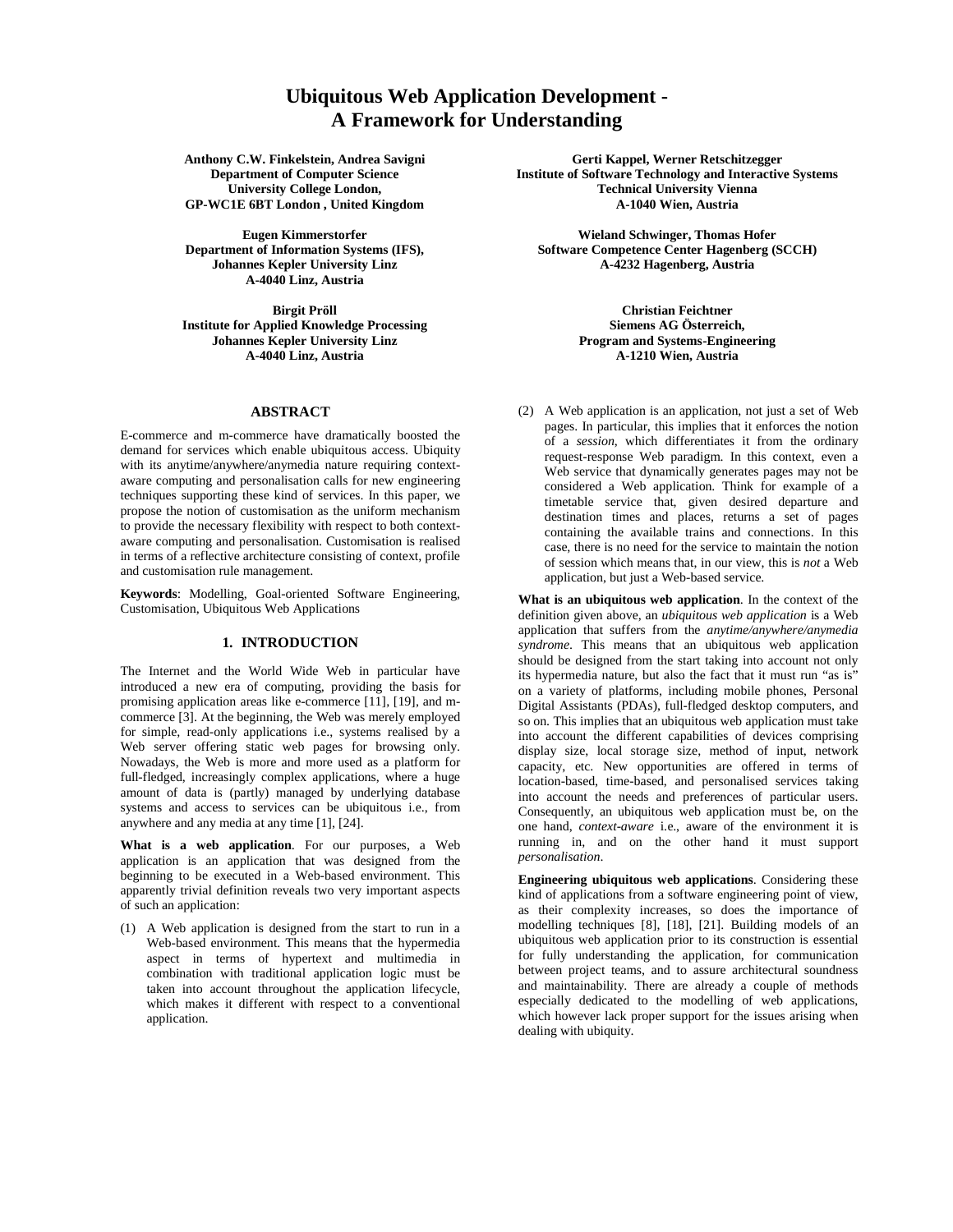**Contribution**. This paper is a suggestion as how this issue might be addressed. In particular, the contribution of the paper can be summarised as follows:

- (1) We propose the notion of customisation as the uniform mechanism to provide adaptability (i.e., changing the application) with respect to both context-aware computing and personalisation.
- (2) We provide a *framework* which is based on a *reflective architecture* since the use of reflection and metadata is essential for ensuring adaptability.
- (3) We suggest a *holistic view on the development process of an ubiquitous web application* by introducing customisation as an additional modelling dimension influencing all other dimensions of web application development.
- (4) We specially focus on requirements engineering by enforcing the distinction (borrowed from [5]) between goals and requirements. However, we consider requirements as *run-time entities*, that can change overtime under the influence of the environment.

**Structure of the Paper**. The paper is structured as follows. Section 2 discusses the previous work influencing our approach. Section 3 proposes a framework which is based on a reflective architecture. Section 4 introduces customisation as a new modelling dimension and gives insight into appropriate modelling concepts pointing the way to next-generation modelling methods for ubiquitous web applications. Section 5 provides an example. Finally, Section 6 draws some conclusions.

# **2. BACKGROUND**

The goal of this section is to give a brief overview of the main influences behind our work, namely Michael Jacksons's "world and machine" work [10], Axel van Lamsweerde's "Kaos" [5], computational reflection [15], web application engineering [21], and customisation approaches [13].

#### **2.1. The World and the Machine**

[10] represents a cornerstone in understanding the relationships between a software artefact and the surrounding world. Jackson identifies four facets of relationships between the world and the machine: the modelling facet, in which the machine simulates the world; the interface facet, where the world touches the machine physically; the engineering facet, where the machine controls the world; the problem facet, where the shape of the world and of the problem influences the shape of the machine and of the solution.

The discussion of the engineering facet turned out to be particularly useful to us, and particularly the distinction between requirements, specifications, and programs. Requirements are concerned solely with the world, programs are concerned solely with the machine, specifications are the bridge between the two. Section 3 will use these concepts in working out the boundaries between world and machine within our framework.

## **2.2. Goal-Oriented Requirements Engineering**

The seminal works by Yue [27] and van Lamsweerde [5] opened a new direction in requirements engineering: the *goaloriented* approach. The key achievement of this new approach is that it makes explicit the *why* of requirements. Quoting van Lamsweerde, "[before goal-oriented requirements engineering] the requirements on data and operations were just there; one could not capture *why* they were there and *whether* they were sufficient." [14] van Lamsweerde's approach provides three levels of modelling (meta level, base level, and instance level) that allow to represent the ultimate objectives of the system (the *goals*), and shorter-term, more concrete objectives (the *requirements*), that operationalise the goals.

# **2.3. Computational Reflection**

"Computational reflection is the activity performed by a computational system when doing computation about its own computation." [15] A reflective system maintains, *at run-time*, data structures that materialise some aspects of the system itself, and that allow it to reason upon, and possibly change, itself.

For our purposes, reflection means that an explicit, run-time representation of system behaviour is maintained, which *reifies* the actual system behaviour in the sense that changes in the latter are materialised in the meta-level description. Similarly, changes in the meta-level description *reflect* back into the underlying system's behaviour. This "closed loop" approach is called *causal connection*.

Reflection, in our view, is a *mechanism*, not a goal. More precisely, it is a mechanism for manipulating meta data in a clean and consistent way. We regard reflection as key in this field because manipulating meta data is essential in this context of highly-dynamic services, as these must be able to dynamically adapt themselves to changing context and changing requirements.

## **2.4. Web Application Engineering**

Engineering ubiquitous web applications is mainly addressed with modelling methods stemming from the area of developing traditional web applications that do not consider ubiquity. Basically, those methods can be considered along three orthogonal dimensions: *levels*, *aspects* and *phases* [21].

**Levels: content, hyperbase, and presentation**. The first dimension of web application modelling comprises three different levels in terms of content level, hypertext level, and presentation level. The *content level* refers to domain-dependent data used by the web application and is often managed by means of a database system. The *hyperbase level* denotes the logical composition of web pages and the navigation structure. The *presentation level*, finally, is concerned with the presentation of the hyperbase level i.e., the layout of each page and user interaction. Note that the emphasis of each of these levels depends on the kind of web application being modelled.

**Aspects: structure and behaviour**. The second dimension comprises the aspects of *structure* and *behaviour*, which are orthogonal to the three levels of the first dimension. Concerning the content level, besides structuring the domain by means of standard abstraction mechanisms such as classification, aggregation and generalisation, the behavioural aspect in terms of domain-dependent application logic has to be considered, too. Similarly, at the hypertext level, structure in terms of page compositions and navigational relationships between them, as well as behaviour like computing the endpoint of a certain link at runtime have to be modelled. At the presentation level, finally, user interface elements and their hierarchical composition have to be modelled concerning the structural aspect. The behavioural aspect comprises modelling of reactions to input events, e.g., pressing a certain button as well as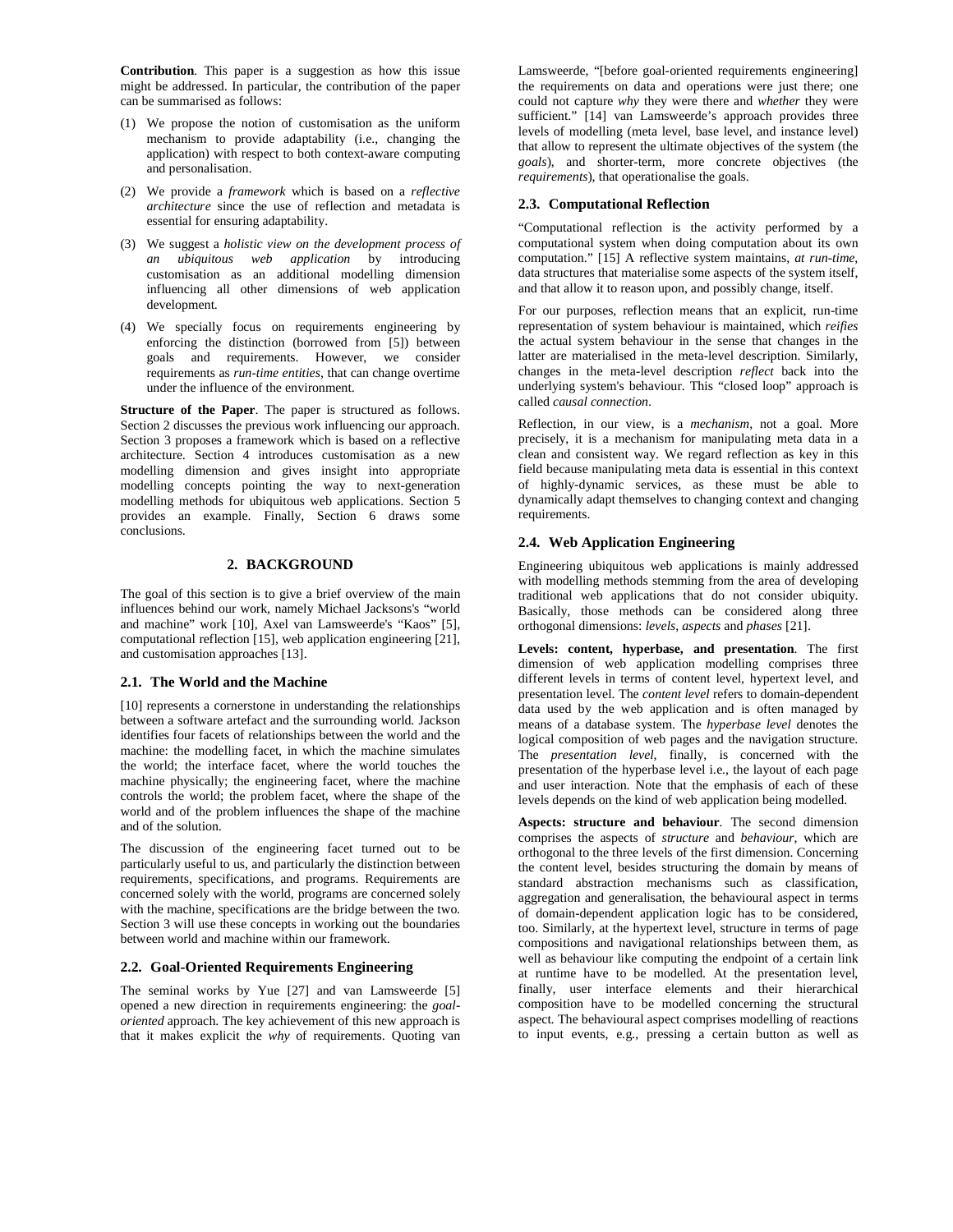interaction and synchronisation between user interface elements. Note that similar to the levels discussed above, the amount of structure and behaviour which has to be modelled depends on the kind of web application.

**Phases: analysis, design and implementation**. The third dimension of modelling web applications comprises the different phases of a software life cycle, ranging from *analysis* via *design* to *implementation*. This dimension is orthogonal to the two previously presented ones, meaning that structure and behaviour of content, navigation and presentation has to be addressed in each phase of the development process. Currently, there is no consensus on a general process for web application development. However, the influence of technological aspects tailoring the model towards the implementation environment, such as distribution, heterogeneity and database aspects, should certainly increase within the later phases of the modelling process.

**Shortcomings of Existing Methods**. Along these dimensions a survey of eight approaches for web application engineering revealed the following shortcomings (for a detailed discussion see [21]):

*Behavioural Modelling is Often Neglected*. Modelling the behavioural aspect of web applications at all levels is often neglected by existing methods. If behaviour is considered then mainly at the presentation level. Only those methods that are based on object-oriented modelling formalisms partly deal with behaviour modelling at all levels.

*No Uniform Modelling Formalism*. With the exception of those few approaches which fully rely on the Unified Modeling Language (UML) [22], the majority of modelling methods is based on a mix of mainly proprietary modelling formalisms.

*Presentation Level not Captured by Conceptual and Logical Modelling Concepts*. Most of the modelling methods do not support the presentation level with appropriate analysis and design concepts. Rather, authoring tools are often suggested for capturing the presentation level, thus loosing the benefit of technology independence.

*No Process Support*. Most modelling methods do not follow a process for guiding the activities throughout the development of a web application.

*Lack of Customisation Support*. Last but not least, one of the most severe drawbacks is the lack of concepts for customisation as needed by ubiquitous web applications. The various approaches focusing on customisation (cf. Sect. 2.5) are mainly implementation-oriented but do not provide proper concepts for the analysis phase and the design phases.

## **2.5. Approaches on Customisation**

The following discussion is based on a broad view of customisation as discussed in [13] and tries to take into account various customisation issues encountered in application areas ranging from adaptive user interfaces [9] to adaptive hypermedia [2] and mobile computing. Especially the latter makes it necessary to consider not only the user preferences but also the environment in terms of, e.g., location in order to adapt the application [17].

We think that customisation could uniformly consider both *personalisation* and *context-aware computing*. Personalisation provides the application with *semantic enhancement*, in that each particular user is provided with specific added value. Such enhancement actually makes the same application provide increased value for different users, who ultimately perceive the application as two different services. On the other hand, the same application customised for the same user may (and certainly does) look different when it is run on different devices and/or in different situations. This is inevitable (for example it is impossible to show that beautiful applet on a PDA with no virtual machine installed), but the service (or if you want the added value) provided to the user should nevertheless be the same. In this case customisation enables to maintain *semantic equivalence*. This is why we talk, in this case, of semantic equivalence, which means that, despite the different context, the value provided to the user should still be the same.

#### **3. THE FRAMEWORK**

In this section, we propose a framework (shown in Figure 1) for developing ubiquitous web applications which is based on a reflective approach.



**Figure 1. The Overall Framework**

The rest of this section is devoted to a detailed explanation of the framework constituents. This explanation will follow a precise path that moves from the outside inward, i.e., from the outer world towards the boundaries with the machine, and finally inside the machine itself.

### **3.1. Goal**

A goal is an objective the system should achieve through cooperation of agents (user and software) in the software-to-be and in the environment. In our view goals are *immutable*, i.e., they do not change with the changing environment. They represent the ultimate objective the service is meant to achieve. Changing the goals would mean changing the service itself. Along the lines of [5], a goal is not immediately achievable through actions performed by one or more agents; in other words, a goal is a somewhat abstract and long-term objective.

In Figure 1, goals are greyed out, which means that they are the only part of the framework that is not meant to change at runtime. More accurately, goals can (and should) have a runtime image (because their operationalisation into requirements may dynamically change) but they cannot be directly modified.

#### **3.2. Service**

The service can be defined as something that provides added value to one or more actors. A service is distinct from an application because it is a much more general concept, that could be provided e.g., by means other than computers. For example, if one of the goals is to maximise system usability, a service may be that of providing the user with specialised I/O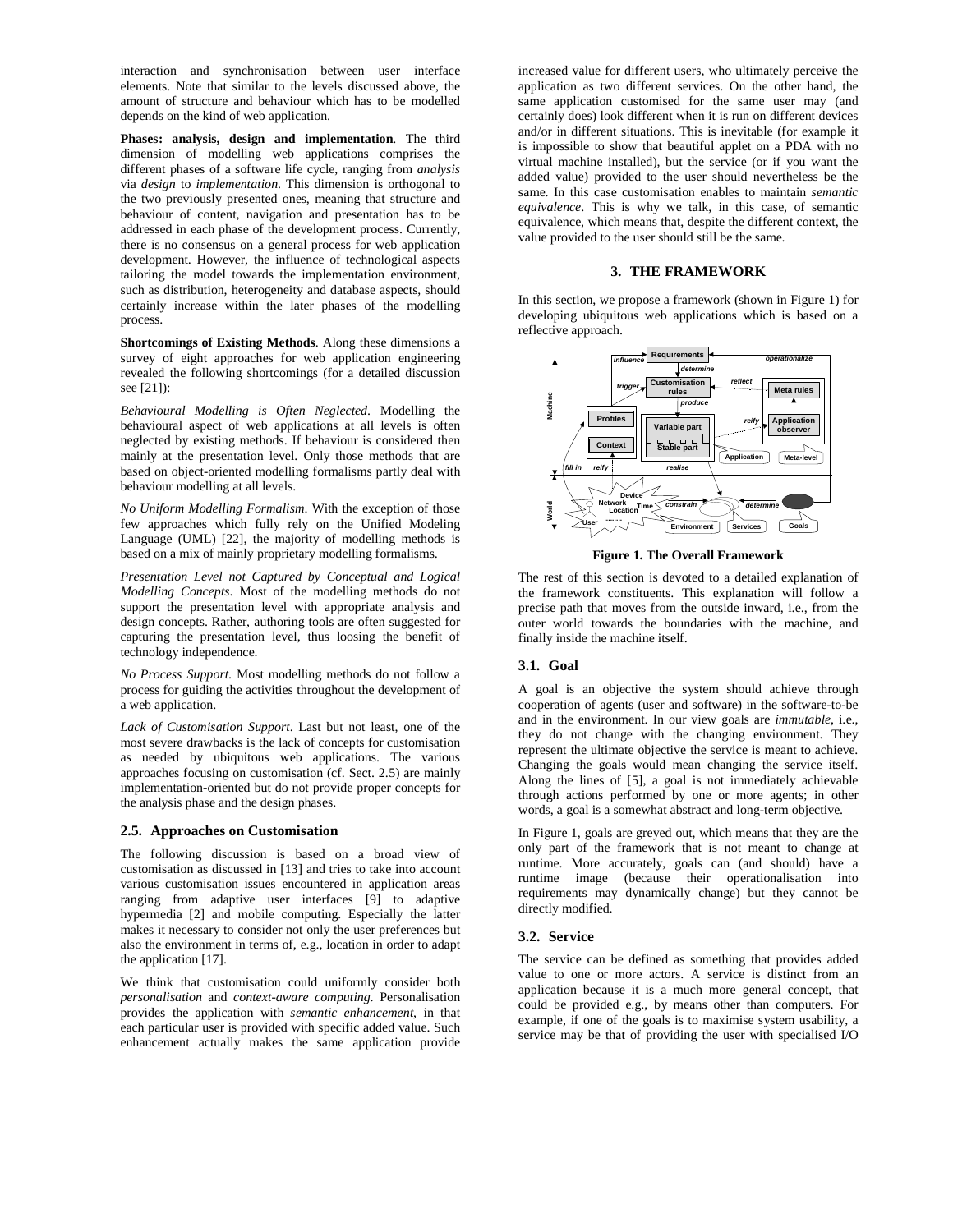devices. This is an example of user-centred design, whereby the system is just a means for meeting user goals, and not a goal on its own. Thus, services belong in the world, not in the machine.

## **3.3. Environment**

By "environment" we mean whatever in the world provides a surrounding in which the machine is supposed to operate. Taking the environment into account is crucial because it strongly influences the behaviour of the machine. The environment comprises a number of *properties* each of which describes a different facet of the environment itself. Consider the example of an m-commerce service. In this case the environment comprises such things as bandwidth, location (absolute and relative), service availability, characteristics of the device, and many more issues.

Note that the system has no control whatsoever on the environment, i.e. the machine should adapt to the environment, not the other way around. As a matter of the fact, if the bandwidth is low, the connection is erratic, the PDA's display is small, this is something that cannot be directly changed by software. The job of a software engineer can therefore be summarised as a struggle *towards* the goal *despite* the environment; all we can do with the environment is sense it and describe it in the best possible way, but we cannot change it.

#### **3.4. Context**

Context is defined as the reification of the environment in terms of its properties. Note that in this case there is no reflection whatsoever (i.e., no downward arrow) because, as explained in the previous section, the environment is not modifiable. A context thus provides a manageable, easily manipulatable description of the environment. Most important, such description is continuously, dynamically updated to take into account the fact that the environment also continuously changes.

The context is part of the machine, as it is a representation of the environment (which itself belongs in the world) inside the system. In other words, the environment is represented in the context because there exists a machine; without this, the context would make no sense. Note that the context is the only part of the system that is *application independent*, in that it describes properties of the environment proper, regardless of the application that is to be built. This is marked in Figure 1 by a double border around the box termed "context". For a more detailed discussion see Sect. 4.1.

#### **3.5. Profiles**

Profiles, in contrast to the context, represent explicitly-given information. One prominent example of profiles for personalisation purposes are *user profiles*. A profile can comprise, on the one hand, information that is *voluntarily entered* by a user of the application or an administrator e.g., device characteristics; on the other hand, information that is *transparently acquired* by the system itself including e.g., usage statistics. Profiles can be either *application-dependent* or *application-independent*. For a more detailed discussion see Sect. 4.2.

## **3.6. Requirements**

Requirements represent one of the possible ways of achieving a goal. A requirement operationalises a goal, in that it represents more concrete, short-term objectives that are directly achievable through actions performed by one or more agents. One key assumption that we make is that *requirements can change during system execution*, which further differentiates them from goals. In fact, due to a changing environment, the context may change in such a way that the operationalisation of the goals is no longer valid. This calls for monitoring of the context with respect to the goals: changes in the context may yield the necessity for changes in the requirements.

Both goals, on the one hand, and context and profiles, on the other hand, contribute to the operationalisation of goals into requirements. In very informal terms, one may say that requirements are a trade-off between the noble goals and the actual reality. For example, the goal of an ubiquitous mcommerce application might be to provide for a highly interactive user experience. Given this goal, if the context is favourable (e.g., high bandwidth, large colour display, Java Virtual Machine available) a requirement might be "use a colourful Java applet to represent the state of the shopping basket," whereas if the connection is slow or there is no JVM available, the requirement may be mitigated into "use a 16 colour animated gif."

#### **3.7. Application**

The application is the heart of the machine. It implements one or more services. Note that the relationship between application and service is a many-to-many one, as one application could provide many different services; on the other hand, a complex service may need several distinct (and potentially distributed) applications to be realised.

An application is made up by a *stable part*, that provides the basic functionality, and a *variable part*, that realises the customisation. The stable part of the application provides hooks, so called *customisation hot-spots*, that allow the variable part to adapt its behaviour to the particular requirements. Under this respect, it resembles an object-oriented framework.

#### **3.8. Customisation Rules**

Customisation rules are the means by which requirements are translated into the variable part of the application and can be thought of as production rules (see Sect. 4.3).

#### **3.9. The Meta Level**

The meta level is a representation of the application in reflective terms. It implements the causal connection with respect to the application, in that it *reifies* the state of the application or, in other words, it continuously monitors the application and maintains an up-to-date description of its state. This is necessary because the application functioning can be influenced by the environment, and can therefore change in unpredictable ways. Suppose for example that a mobile phone is operating in an area with strong magnetic fields. In this situation, the phone may report a good connection but the actual quality provided may be low due to interference. In such a case, monitoring the environment is not enough, and there is no way to notice this interference other than monitoring the application itself.

The relationship with the application is two-way, in that the meta level can actually affect the base level functionality by means of *meta rules* i.e., rules whose domain is the base-level customisation rules. When faced with particular situations, the meta rules are triggered and can change or remove existing rules, or add new ones. A reflective meta level can also be employed for requirements monitoring, in the sense used in [7].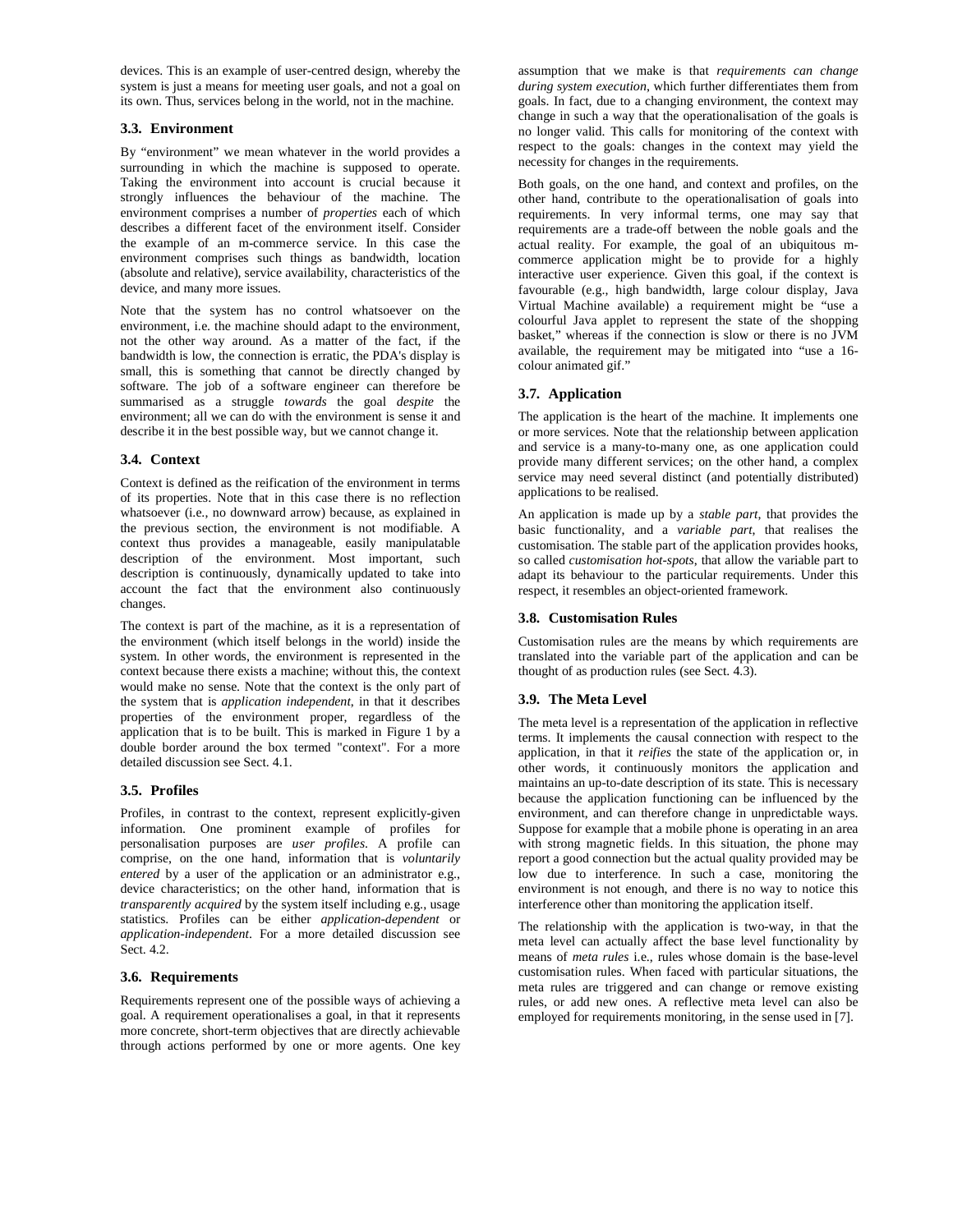The meta level is not the primary focus of this paper and will therefore not be further discussed.

We argue that the "reflective way" is a clean and consistent manner of performing run-time changes to the underlying level (which is finally the actual system as perceived by the user). This approach consists in manipulating the customisation rules in order to reconcile the service with the requirements. The causal connection, in particular the downward link (reflection) provides for the consistency between the service description and the service itself. Architectural reflective techniques can be employed to that aim [23].

#### **4. CUSTOMISATION AS A NEW MODELLING DIMENSION**

As already shown in the framework, customisation allows the incorporation of requirements into ubiquitous web applications. To provide a *holistic view on the development process of an ubiquitous web application* we introduce customisation as an additional modelling dimension influencing all other dimensions of web application development (see Figure 2). This means that customisation has to be considered for all aspects, levels and phases of a web application.



**Figure 2. Scope of Customisation**

Taking into account the framework presented in Section 3 in terms of modelling, three main aspects of customisation have be captured by proper modelling concepts, namely *context*, *profile* and *customisation rules*, which are discussed in more detail in the following.

#### **4.1. Context Modelling**

As previously presented, existing approaches for customisation suggest to capture various context properties [13]. Based on these existing literature, we propose that context modelling should at least consider the following *context properties*:

*User Agent:* The user agent property refers to the demand for multi-delivery. It provides information about the device and browser. Together with a device profile and a browser profile (see Sect. 4.2) this allows to identify constrains relevant for multi-delivery.

*User:* The knowledge about the user takes into account the necessity of personalisation. Looking at existing technology, the provided telephone number together with user profile information (see Sect. 4.2) allows identifying the individual user and user class.

*Network:* Context properties concerning the network comprise, e.g., the bandwidth.

*Location:* Location copes with the need for mobile computing and captures information about the location an application is accessed. Actually, this information is not directly provided by mobile devices themselves but is obtained via a so-called location server.

*Time:* The context property time allows to customise the application with respect to certain timing constraints e.g. opening hours of shops or timetables of public transportation. Currently the time is represented at the server only.

**Session, Current Context and History**. Since web applications enforce the notion of sessions these context properties need to be considered within the boundaries of sessions i.e., each session has its own context. Furthermore, since the context within a session is subject to continuous changes, it is necessary to identify the most recent reification of the environment, which is further on called *current context,* using the latest timestamp. The current context comprises the current values of the context properties for a given interaction (e.g., the most recent) within the session of a ubiquitous web application.

Practice has shown that it is necessary to broaden the view on context in that a context should not only consider the current context at a given point in time but also historical information. This is necessary to be able to identify changes in the values of the context properties over time. Thus context modelling also needs to include a *history dimension*, in that a relevant context C can be formulated as a vector of context property values over time*.* For example, to determine user navigation patterns as done in [16] or the average throughput of a system, it is necessary to collect information about historic interactions. In contrast, the information about which device is used allowing customising the presentation to fit to a restricted display size mostly requires information of the current device only.

Our understanding of an appropriate context model is shown in Figure 3 by means of a UML class diagram.



**Figure 3. The Context Model**

The context, represented by the Context class, is an aggregation of a number of context properties, each of which is a subclass of the abstract ContextProperty class. Note that the Context class is not an aggregation of the generic abstract class but rather of the specific, concrete subclasses. We chose this apparently naive representation because we know that we won't be adding new subclasses in the near future and we prefer to have a *context vector* that explicitly represents the specific subclasses. Note that, should the necessity arise to add new subclasses, the change required to the Context class would be very limited compared to that required on the customisation rules side.

### **4.2. Profile Modelling**

The proper representation of profile information is already subject to standardisation efforts. The World Wide Web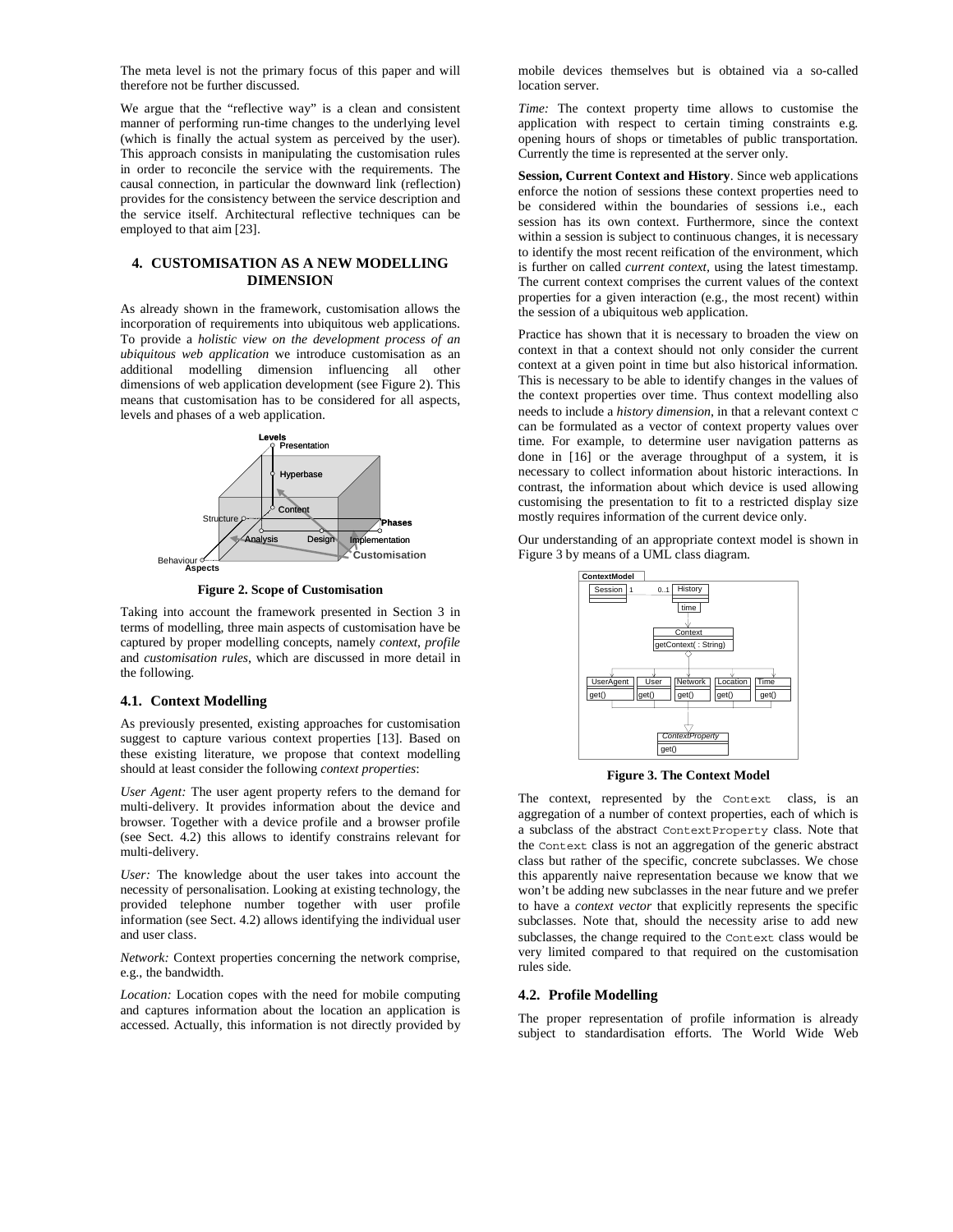Consortium (W3C) is working on a framework for the management of device and user profile information called *"Composite Capabilities / Preference Profiles" (CC/PP)* [25] which is based on the Resource Description Framework (RDF) [26]. It specifies how client devices express their capabilities and users express their preferences to the web application server. In addition, it defines recommendations about the content of such profiles. One major goal followed by CC/PP is to be extensible so that new properties can be defined and included in the description and users can overwrite vendordefined default preferences.

We build on this standardisation effort when modelling profile information. In the domain of ubiquitous web application, at a minimum a user profile and a device profile should be considered. Since the profile information might be applicationdependent the software engineer of the ubiquitous web application needs to take care to explicitly provide the information throughout the application run-time. For this the profile information needs to be considered as any other content information.

Analogous to the context model described in the previous section, our profile model encompass the following profiles (see Figure 4):

*User Agent:* User agent profiles describe both, the capabilities of devices, e.g., display size, memory, operating system and the browsers running on these devices, e.g., kind of browser and version number. User agent profiles are application independent.



| .                                                       |                                |                           |                |                |
|---------------------------------------------------------|--------------------------------|---------------------------|----------------|----------------|
|                                                         |                                | Profile<br>1.5            |                |                |
| 1.5                                                     | 1.7                            | 1.7                       | 1.7            | 1.7            |
| <b>UserAgent</b>                                        | User                           | Location                  | Time           | Network        |
| getDeviceType()<br>getBrowserType()<br>graphicEnabled() | getUserName()<br>getUserType() | distance()<br>getStreet() | getLocalTime() | getBandwidth() |
|                                                         |                                |                           |                |                |

#### **Figure 4. The Profile Model**

*User:* A user profile comprises information about the user's preferences with respect to personalization. Note that in general the user profile is application dependent as opposed to the user agent profile and the context.

*Network:* A network profile is application-independent and could contain e.g., maximal bandwidths of certain connection types.

*Location:* An example for a location profile is a road map which is application independent.

*Time:* Finally, a time profile, which is again application independent could encompass time zones or time-of-day settings.

### **4.3. Customisation Rules**

As already mentioned, customisation rules are the means to translate requirements into the variable part of the application. For specifying customisation rules, we propose similar to [4] the usage of the event/condition/action (ECA) mechanism which is well known in the area of active database systems [12] (see Figure 5). The event part of the rule determine the events which are able to trigger the rule. If the rule incorporates a condition, the condition is evaluated as soon as the rule is triggered. If the condition evaluates to true, the rule's action is executed.



**Figure 5. The Customisation Rule Model**

**Event Model**. Applying the ECA mechanism in the domain of ubiquitous web application requires a dedicated event model. The events of this event model need to monitor changes within both, context and profile information as well as explicit user requests. Consequently, our event model considers three basic types of *primitive events* (see Figure 6):

*Changes in the context*: We propose the following pre-defined events indicating changes in the context, namely, ChangeOfUser, ChangeOfDevice, ChangeOfBandwidth, ChangeOfLocation, ChangeOfTime. Note, that these events directly monitor changes within the corresponding context properties of our context model.

*Changes in the profile*: Since the properties of certain profiles are not necessarily limited, we propose at a first attempt one pre-defined event only, namely ChangeOfProfileProperty.

*Request of a User*: Each time the user interacts with the system (e.g., activating a link to another page), a request to ubiquitous web application is generated. Such a request signals the predefined event userRequest.

To be able to model complex real-world situations we suggest the notion of so-called *composite events*. Composite events are constructed by means of the logical event operators AND, OR, and SEQ, in addition to the above mentioned primitive events. For example, for a page which should be both personalised and optimised for different devices a composite event like (ChangeOfUser OR ChangeOfDevice) would be required. Composite events also allow expressing if the actual adaptation should be done in advance, i.e., independent of any user's request or on the fly, meaning that adaptation is not done before it is needed in response to a user's request. In the first case, customisation rules monitor changes in the context and changes in the profile only, whereas in the latter, the request of a user event has to be taken into account too. Several properties of a rule, such as *priority*, *activation state* and *transaction mode*, may be used to further specify the actual customisation process at runtime. This in turn determines when the events are detected, when the condition is evaluated, and when the action is executed.

Figure 6 shows a UML class diagram of our event model. Since we consider events as first-class objects, the application developer is able to extend the pre-defined event model by means of subclassing.

**Condition**. Whereas events specify when adaptation is potentially necessary due to changes in context or user profile or due to a user's request, conditions determine whether (and which) adaptation is actually desired by considering both context and profile information. Thus, conditions are the means to test whether a certain requirement is violated or not. Conditions are in fact predicates which can be combined by means of logical operators.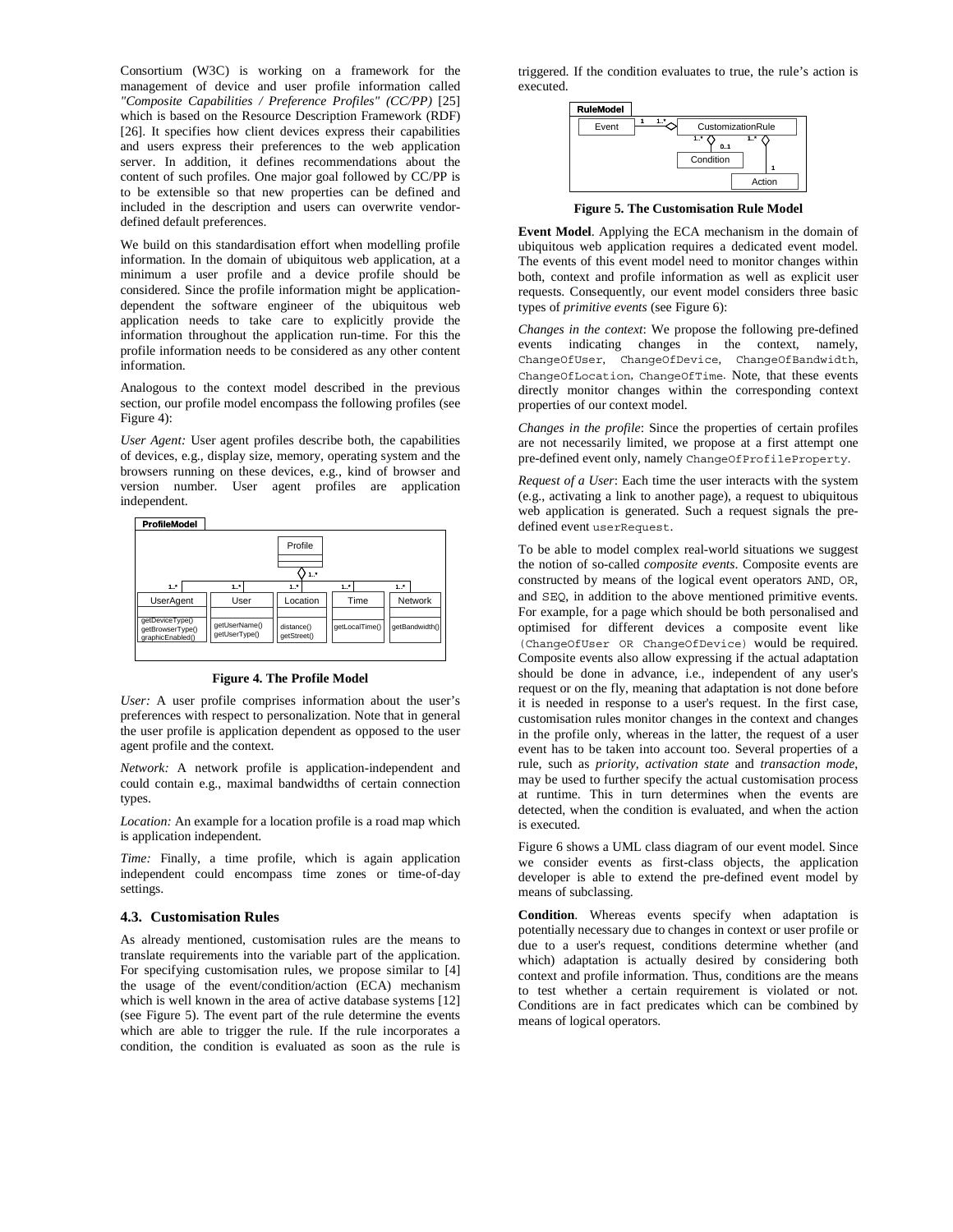

**Figure 6. The Event Model**

**Action**. Actions are used to realise necessary variations i.e., they represent a sequence of activations of the hook methods provided by the stable part of the application. Thus, actions generate the variable part of the application, e.g., an additional link at a certain page. In this way, actions ensure the fulfilment of requirements.

## **5. AN EXAMPLE**

This section presents an example comprised of some customisation rules along with the requirements that generated them. The example refers to an interactive, Web-based tourist guide. The requirements are expressed as a directed acyclic graph going from higher-level goals to requirements proper (the leaves of the graph) $\frac{1}{1}$ .

Figure 7 shows a partial derivation graph. Obviously, this does not in any way claim to be complete, but only serves the purpose of showing the underlying process. Figure 8 shows another excerpt, this time relative to non-functional requirements of ubiquity and customisability.



**Figure 7. A (very partial) goal derivation graph.**



**Figure 8. Another partial excerpt of a goal derivation graph.**

The customisation rules are formulated in pseudo code and are attached to the modelled classes by UML-annotations. Those annotations are stereotyped with «CustomisationRule» to indicate their function. The specification of the requirement the customisation rules is realising is marked with "R:". The "E:", "C:", and "A:" indicate the event, condition, and action of the customisation rule, respectively.



**Figure 9. Examples of Customisation Rules<sup>2</sup>**

The first rule specifies the requirement to use text only on nongraphic enabled devices. The event detects that the device changed, the condition evaluates the graphical capability of the device by accessing the device's profile and the action activates the hook method switchTo() of the customisable object TouristicSight. The second rule customises the graphic resolution according to the bandwidth. For this, the event detects bandwidth variations, the condition checks whether the bandwidth falls below 10 KB, and the action resizes the two maps (SightMap and RouteMap) proportionally. The last rule recalculates a route if the user moves 5 km away from those position the calculation of the route was based on. The rule is triggered by the user's change of the location, the condition uses the method distance() to calculate the distance between the current position of the user and the position the route was calculated before. The action re-computes the new route taking the user's current position as input parameter.

#### **6. CONCLUSIONS**

Ubiquitous web applications are web applications suffering from the anytime/anywhere/anymedia syndrome. This means that engineering such ubiquitous web applications need to take into account specific constraints arising from the application's environment and the preferences of the individual users. Customisation can serve as a uniform mechanism to tackle these constraints.

This paper has proposed a framework for understanding for developing ubiquitous web applications based on a reflective approach. Such applications are modelled as machines which interact with the world and which comprise components that allow reflection on the world. Our approach also considers customisability. On the basis of this framework a holistic view on the development process of ubiquitous web applications has been presented incorporating customisation as additional development dimension next to the three orthogonal dimensions of levels, aspects, and phases. Customisation will consist of context, profile and customisation rule management. First ideas on handling these three components during the development process have been presented.

 $1$  For space reasons, only tiny snapshots of the actual graph will be shown.

 $2$  For readability reasons, we have introduced CONTEXT [<time>] as a shortcut for session.history[<time>].context.